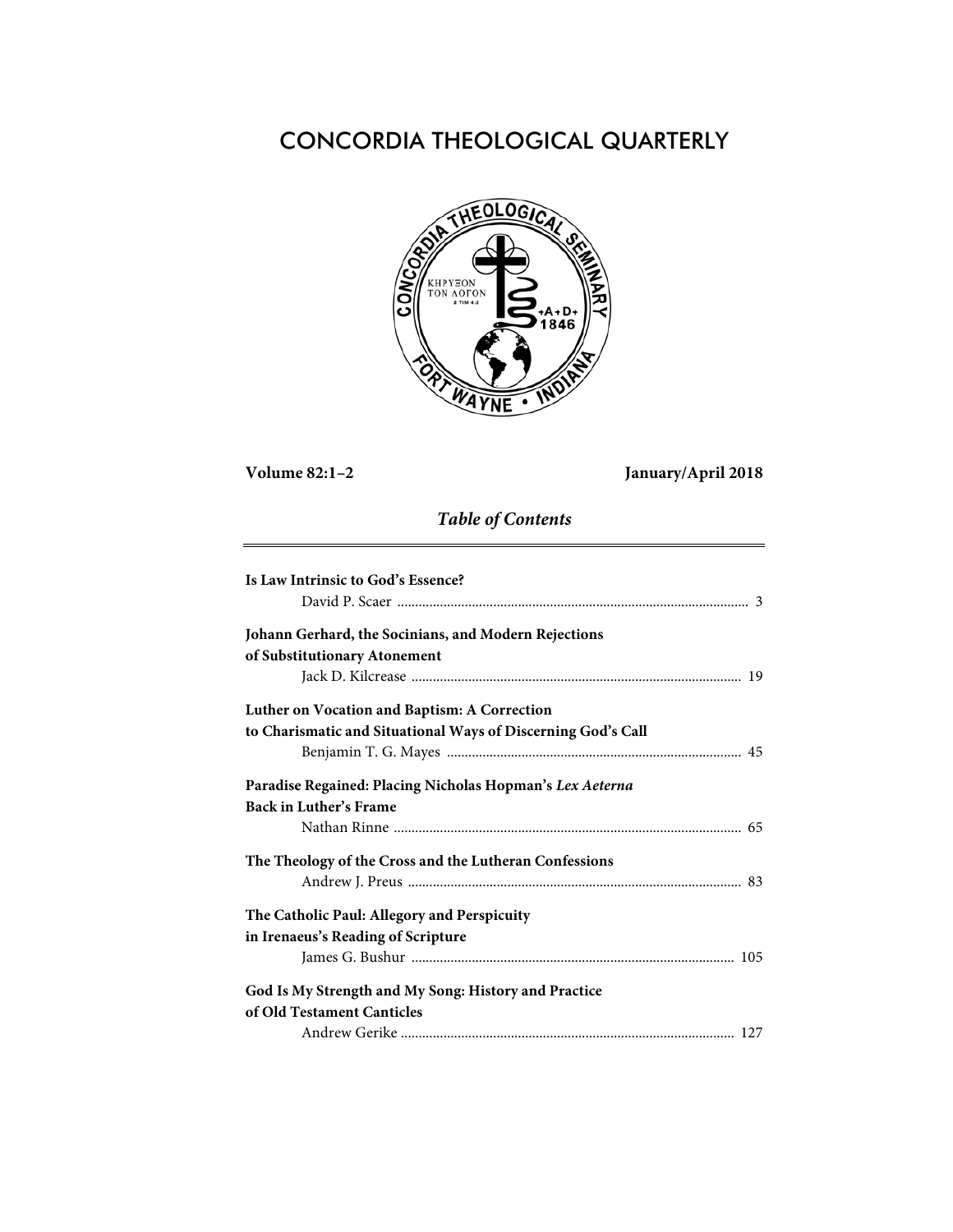| Concordia Theological Quarterly 82 (2018)<br>$\mathfrak{D}$ |  |
|-------------------------------------------------------------|--|
|                                                             |  |
| Misquoting Gieschen                                         |  |
|                                                             |  |
| Billy Graham<br>Sermon for Easter Tuesday                   |  |
|                                                             |  |
|                                                             |  |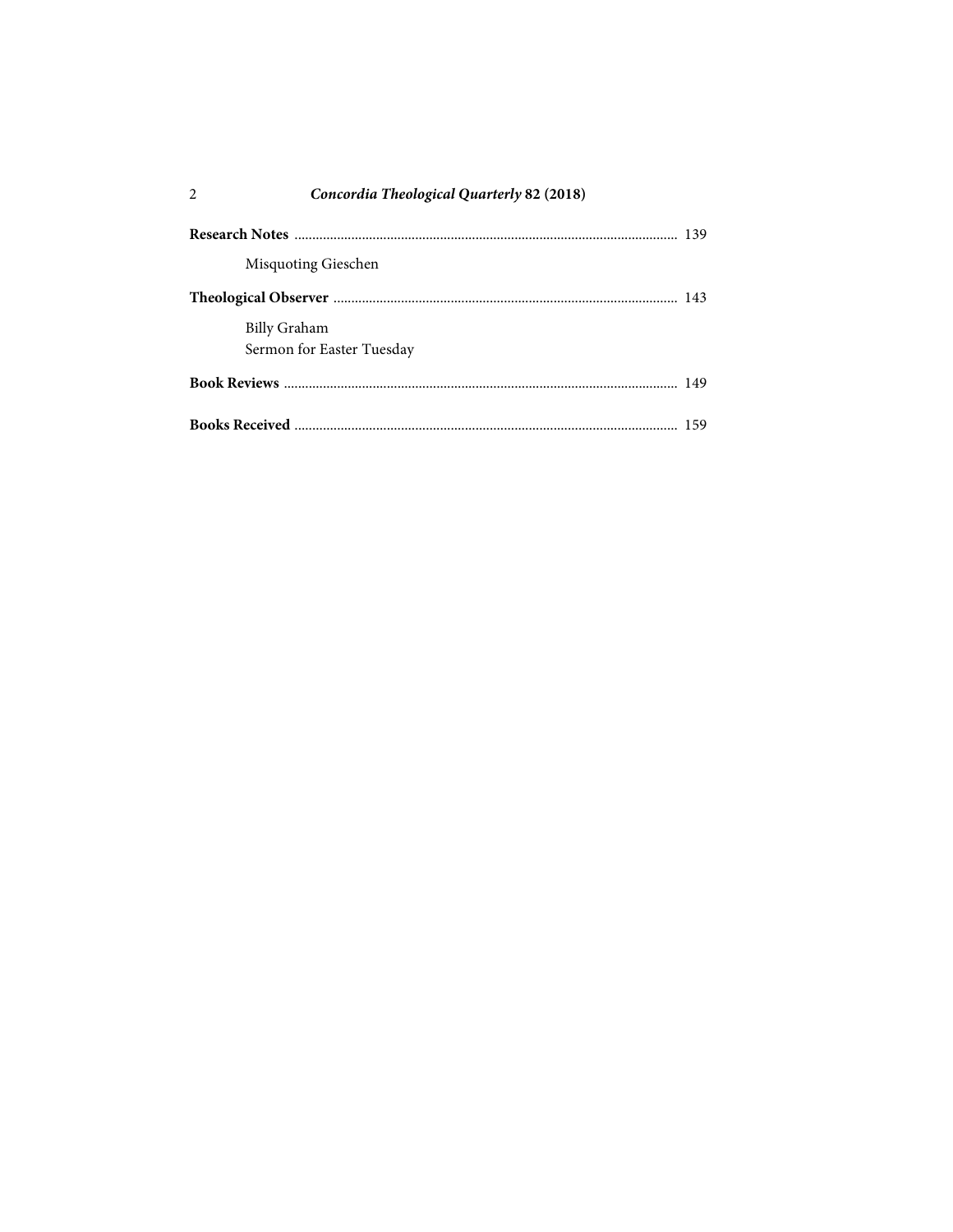-

## **Research Notes**

### **Misquoting Gieschen**

It can be encouraging when one's own research is used and cited by other scholars. Since the publication of *Angelomorphic Christology*[1](#page-2-0) twenty years ago, I have seen my book cited in the works of several scholars. Often my research is used as positive support for another scholar's work,<sup>[2](#page-2-1)</sup> but occasionally it has been cited with criticism due to honest and real disagreements with a position that I have taken.<sup>[3](#page-2-2)</sup>

Sometimes, however, scholars cite one's research as the basis for their own conclusions, that are far different from one's own. Bart Ehrman, a well-known and prolific writer, [4](#page-2-3) does precisely this in his 2014 book, *How Jesus Became God.*[5](#page-2-4) A glance through the author index in that volume shows that he cites my *Angelomorphic Christology* three times,<sup>[6](#page-2-5)</sup> one of which claims my research as the basis for his own conclusion. Ehrman cites my discussion of Galatians 4:14 in the following manner:

I had always read the verse to say that the Galatians has received Paul in his infirm state the way they would have received an angelic visitor, or even Christ himself. In fact, however, the grammar of the Greek suggests something quite different. As Charles Gieschen has argued, and now has been affirmed in a book on Christ as an angel by New Testament specialist Susan Garrett, the verse is not saying that the Galatians received Paul as an angel *or* as Christ; it is

<span id="page-2-0"></span><sup>&</sup>lt;sup>1</sup> Charles A. Gieschen, *Angelomorphic Christology: Antecedents and Early Evidence*, Arbeiten zur Geschichte des Antiken Judentums und des Urchristentums 42 (Leiden: Brill, 1998). This volume was recently reprinted in softcover as *Angelomorphic Christology: Antecedents and Early Evidence*, Library of Early Christology (Waco, TX: Baylor University Press, 2017).

<span id="page-2-1"></span><sup>2</sup> E.g., see Richard Bauckham, *God Crucified: Monotheism and Christology in the New Testament* (Grand Rapids: Eerdmans, 1998).

<span id="page-2-2"></span><sup>3</sup> E.g., see Kevin Sullivan, *Wrestling with Angels: A Study of the Relationship between Angels and Humans in Ancient Jewish Literature and the New Testament,* Arbeiten zur Geschichte des Antiken Judentums und des Urchristentums 55 (Leiden: Brill, 2004).

<span id="page-2-3"></span><sup>4</sup> Bart Ehrman has written textbooks used in many universities of the United States, such as *The New Testament: A Historical Introduction to the Early Christian Writings,* 3rd ed. (New York: Oxford, 2004)*.* He is especially known for his books with provocative titles written for the general public, such as *Forged: Writing in the Name of God—Why the Bible's Authors Are Not Who We Think They Are* (New York: HarperOne, 2011).

<span id="page-2-5"></span><span id="page-2-4"></span><sup>5</sup> Bart Ehrman, *How Jesus Became God: The Exaltation of a Jewish Preacher from Galilee* (New York: HarperOne, 2014).

<sup>6</sup> Ehrman, *How Jesus Became God*, 395; citations of my book appear on pages 57, 250, and 252.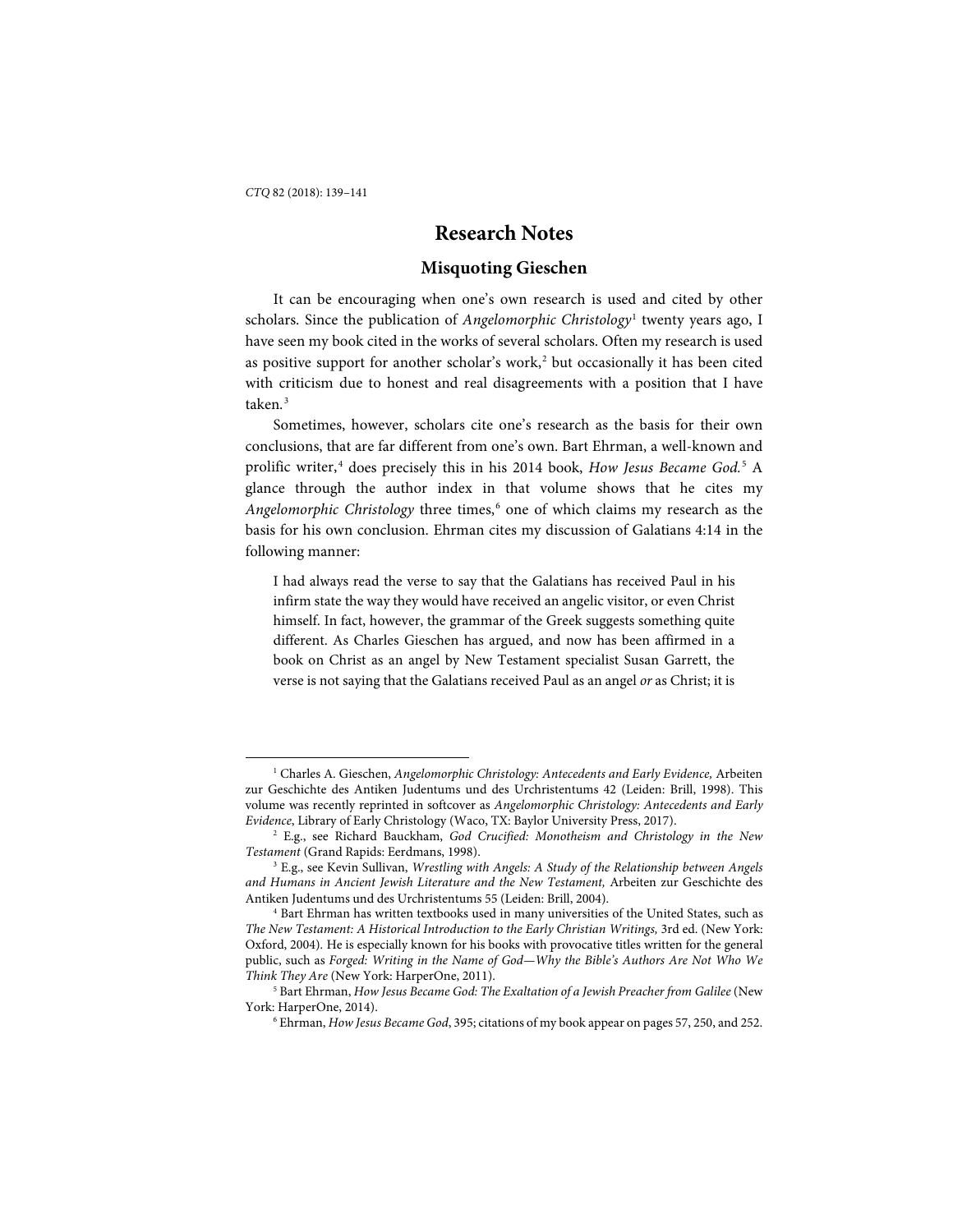### 140 *Concordia Theological Quarterly* **82 (2018)**

saying that they received him as they would an angel, such as Christ. By clear implication, then, Christ is an angel.<sup>[7](#page-3-0)</sup>

This implication, "Christ is *an* angel" (emphasis mine), is quite different from the conclusion of the discussion of this text in my book, which reads asfollows: "Paul understood Christ Jesus as God's Angel (i.e., the Angel of YHWH)."[8](#page-3-1) My translation of Paul's description of how he was received by the Galatians is "but as God's Angel you received me, namely Christ Jesus."<sup>[9](#page-3-2)</sup> I even attempted to be very careful in emphasizing that Paul did not understand Christ as a *created* angel among the myriad of created angels, as can be read in my own words:

It has been demonstrated that there is firm literary ground for the conclusion that the Apostle Paul could have been regarded and could have regarded himself as "an angel." A closer reading of 4.14b, however, indicates that Paul is being more specific about the angel of God with whom he was identified. As discussed above, in Gal 1.8 Paul contrasts the authority of his original proclamation of the gospel with that of an angel from heaven: "But even if we or an angel from heaven should proclaim to you a gospel contrary to what we proclaimed, let that one be accursed." This assertion follows Paul's statement about the origin of his apostleship as direct from Jesus Christ and God the Father (1.1) and precedes his discussion of the origin of the gospel he preached as a direct revelation from Jesus Christ (1.11–12). Therefore, Paul places the authority of his office as an apostle and the authority of his original proclamation above that of "an angel from heaven." Based upon 1.8 and its context, Paul does not assert in 4.14b that the Galatians received him as "an" angel from among the myriads in God's service in heaven and on earth; rather, they received Paul as the most authoritative angel who not only sent him (Gal 1.1), but also lives in him (Gal 2.20) and speaks in him (2 Cor 13.3): God's Angel, Christ Jesus.<sup>[10](#page-3-3)</sup>

Anyone who has read my chapter on Paul, much less the rest of my book, knows that I strongly support the understanding that Paul identifies Christ within the mystery of the one God of Israel, including in this possible claim by Paul that Christ is God's Angel. I have an extensive discussion early in the book that demonstrates that the title "Angel/Messenger" is used frequently in the Old Testament for God's theophanies, or visible appearances, which is the probable basis for Paul's use of the title here. $11$ 

<span id="page-3-4"></span><span id="page-3-3"></span><span id="page-3-2"></span><span id="page-3-1"></span><span id="page-3-0"></span>-

<sup>7</sup> Ehrman, *How Jesus Became* God, 252–253.

<sup>8</sup> Gieschen, *Angelomorphic Christology*, 325. 9 Gieschen, *Angelomorphic Christology*, 325.

<sup>10</sup> Gieschen, *Angelomorphic Christology*, 323–324.

<sup>11</sup> Gieschen, *Angelomorphic Christology*, 51–69.